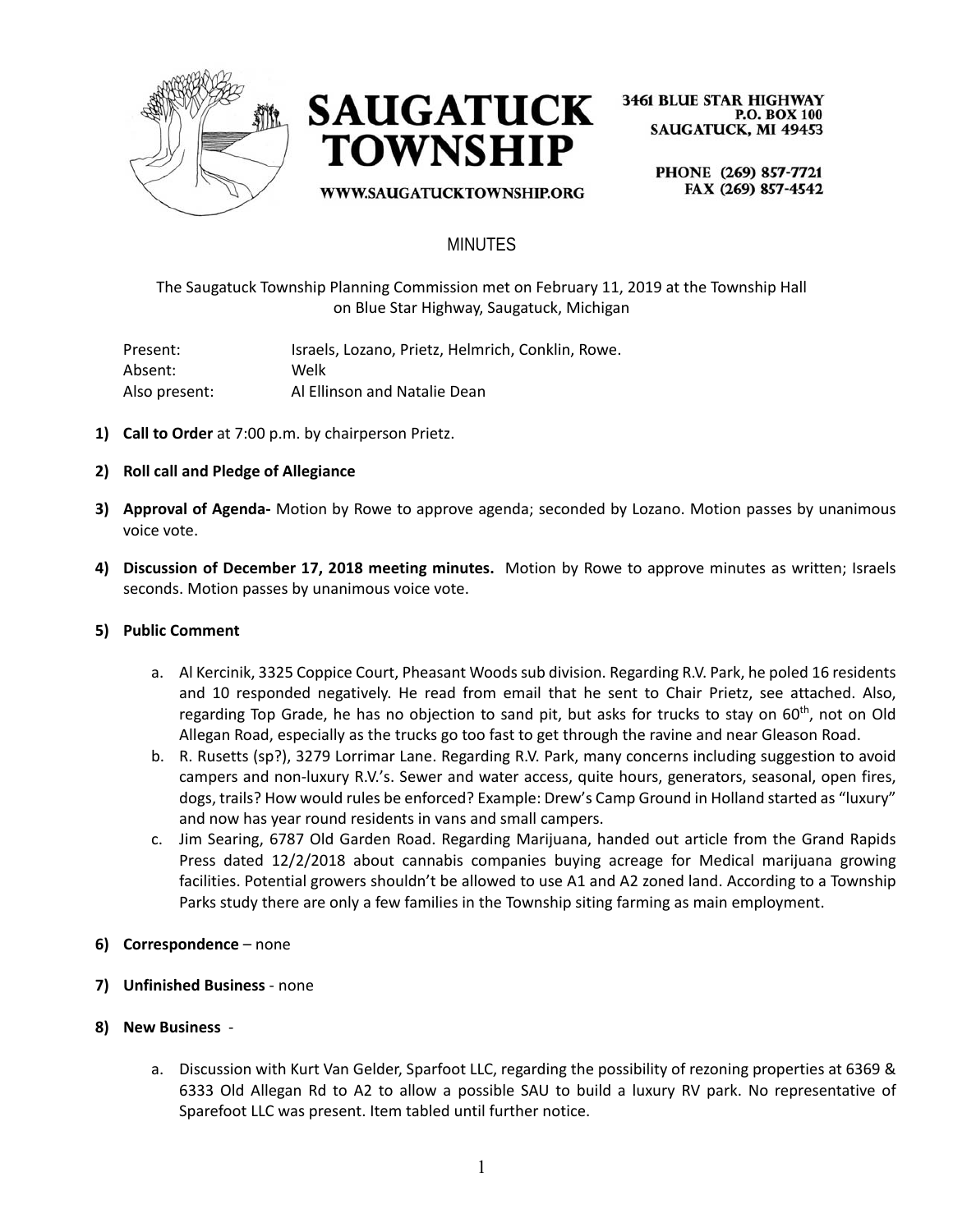## **MINUTES**

- b. Discussion with resident spokesperson regarding their experience with the Top Grade sand mine at Old Allegan Rd & 223<sup>rd</sup> Street. Jane Dickie, 6108 Old Allegan Road. On behalf of the neighbors of the Top Grade sand mine, a number of points:
	- i. Dickie's group discovered holes in ways Township was functioning, now with new members perhaps they can be more up to date.
	- ii. P.C. should "claim your power" to enforce your decisions.
	- iii. Greg Steginga is excellent for the job, but was pragmatic; "this is a sand mine after all".
	- iv. Top Grade trucks are better at staying within the rules, subcontractors are worse.
	- v. Excessive spillage on roadways, dust, berms, trees.
	- vi. Hours are currently good.
	- vii. Looking at Item G from the special use application dated September 19, 2017, there are conditions to be met, but the conditions are not listed. Where are they? Is there an attachment?
	- viii. They said they wouldn't bring in spoils? What about testing clay and soils brought in?
	- ix. Top Grade's "Observation Reporting Form", re-worked by Jane Dickie.
	- x. "State law regarding mining was misrepresented to the Township. It is worded to prove that there will be no negative serious consequences."
	- xi. Response by Ross Veltema, Top Grade as follows.
	- xii. Landscaper has been hired and will plant trees and grass in spring.
	- xiii. Regarding soil testing; they hired an independent firm, Lakeshore Environmental, a representative of the D.E.Q.
	- xiv. They decided to clay line the pond and *not* go into the aquafer. Will use mostly clay found on site.
	- xv. They are about 1/3 done. Hope to be almost done by end of next year (2020).
	- xvi. Top Grade website has Observation Report Form for use by anyone/public. This for is their accountability.
	- xvii. The State is looking at changing laws because there is a need for more sand to support state infrastructure, per Gov. Whitmer. Lack of affordable sand is a problem.
	- xviii. They try to take action right away when they receive a report.
	- xix. A lot of the worst part of the project is behind us, especially trash, junk, mattresses, tires, and spoils left by previous owner. There are now cameras on site to catch litterers.
	- xx. Larry Dickie: do they need to re-submit a new plan? Veltema: No, this is one of 2 plans submitted, happy to send the Township new drawing if required.
- c. Biggby Coffee. Chair Prietz called to open the public hearing. Tara Walston of "Brew Happy Ventures", lives at 3364 Gaslight Lane in Saugatuck. Seeking a Special Approval Use as well as a Site Plan Review. Also present were Bob Fish, the CEO and founder of Biggby Coffee, Spectator's owner Clare Ray, who represents land owners G & E Leasing, and the prospective builder, a gentleman from B Cubed Manufacturing, Alpena, MI. Walston has an existing store in South Haven, opened three years ago. Conklin and Prietz had questions about parking. Israels questioned 20' set back; yes, 20' between building and property line. Clare Ray confirmed that the summertime fireworks tent was not returning. Biggby would be leasing from G & E Leasing. Biggby is responsible for utilities' hook ups, and cleaning up site if/when they leave. They would use Spectator's existing garbage bins. No public rest rooms. Conklin asked if they looked at other sites, like Dunes View. She also suggested the Township talk with Allegan County Road Commission regarding the possibility of adding/extending a turn lane onto the Blue Star to prevent further traffic snarls. Joe Milauckas, the adjacent property owner, has been having many conversations and emails with Ellingson regarding discrepancies between the Platt maps and the site plans. All agree that this needs to be re-surveyed and discrepancies corrected before moving forward. At this point Prietz opened the hearing for the public to come forward and he read the legal notice.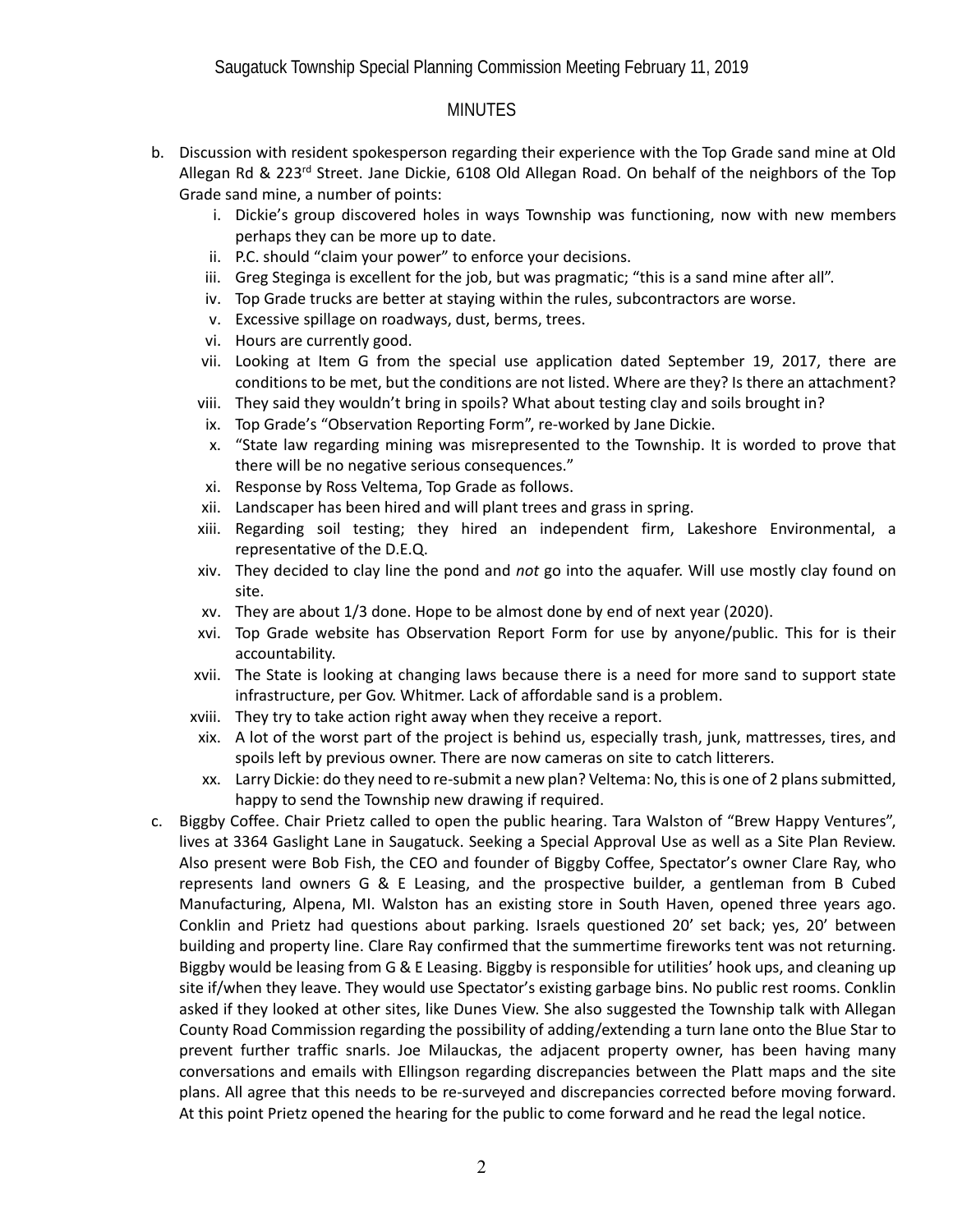Saugatuck Township Special Planning Commission Meeting February 11, 2019

## **MINUTES**

- i. Judith Snider, 207 S. Maple: She has been to South Haven store and overheard employee wondering how they would make payroll in February. Her husband works at Shell station, and it would take business away from many other coffee-selling businesses. Response by Bob Fish, 188 Hamilton, Douglas, "Specialty coffee market continues to grow", and each shop serves a different purpose.
- ii. Joe Milauckas, 2887 Lakeshore Drive. His family has owned adjacent property since 1974, and his main concern is the south boundary line of the site plan. Please make sure the boundary line is correct, and pay special attention to necessary buffer zones and set-backs, including drive ways. Also consider retention area and water flow.
- iii. Mark Epstein, 6185 Bayou trail. Concerned with safety of pedestrians crossing the Blue Star Hwy from the bike trail.
- d. (continued) Israels questioned the number of parking spaces. It is grandfathered. Prietz closed the public hearing. Rowe suggested that the site plan can't be approved tonight without a new land survey and redrawing. We can act on the S.A.U. so they won't waste time and money on the site plan. P.C. reviewed the four stipulations/requirements for SAU and found all worked. Ellinson offered a list of 8 special conditions (see list) and, after short discussion, **Rowe motioned** to Approve with conditions #2 and #4: "Land Division for the leased portion of the property (State law requires for any property leased over one year)", and "Determination of actual lot size and position of building within legal lot limits (See Exhibits #6, #6a, and #7). There are discrepancies between each of the three plans." **Seconded by Lozano**. **Approved by Unanimous Voice Vote. Motion to table site plan review awaiting revision by Rowe, Helmrich 2nd. Approved by Unanimous Voice Vote.**

#### **9) Public Comments**

- **a.** Jim Searing: "Water!" Asked Township to invite Koops Well Drilling to come to a meeting to talk about area water tables. Marihuana growing facilities use up to a gallon of water per day per plant.
- **b.** Joe Milauckas: It is up to the applicant to fix the set-backs and site plan. Still concerned about set-backs and asks all involved to study.
- **10) Board Discussion** Helmrich updated P.C. re Board vote to approve amended agreement for funding the water meter project with KLWSA. Trustee open position, applicants need to apply by this upcoming Friday. Welcome Natalie Dean.
- 11) **Adjourn –** 1<sup>st</sup> Prietz, 2<sup>nd</sup> Conklin. Approved by unanimous voice vote. 9:03 pm.

**Next meeting –** Monday, February 25, 2019

\_\_\_\_\_\_\_\_\_\_\_\_\_\_\_\_\_\_\_\_\_\_\_\_\_\_\_\_\_ Maggie Conklin Recording Secretary

- 1. Motion by Rowe to approve agenda as written; Lozano seconded. Motion approved by unanimous voice vote.
- 2. Motion by Rowe to approve minutes; Israels seconded. Motion approved by unanimous voice vote.
- 3. Motion by Rowe to approve Biggby SAU with conditions #2 and #4. Lozano 2<sup>nd</sup>. Motion approved by unanimous voice vote.
- 4. Motion by Rowe to table site plan review awaiting revision. Helmrich 2<sup>nd</sup>. Motion approved by unanimous voice